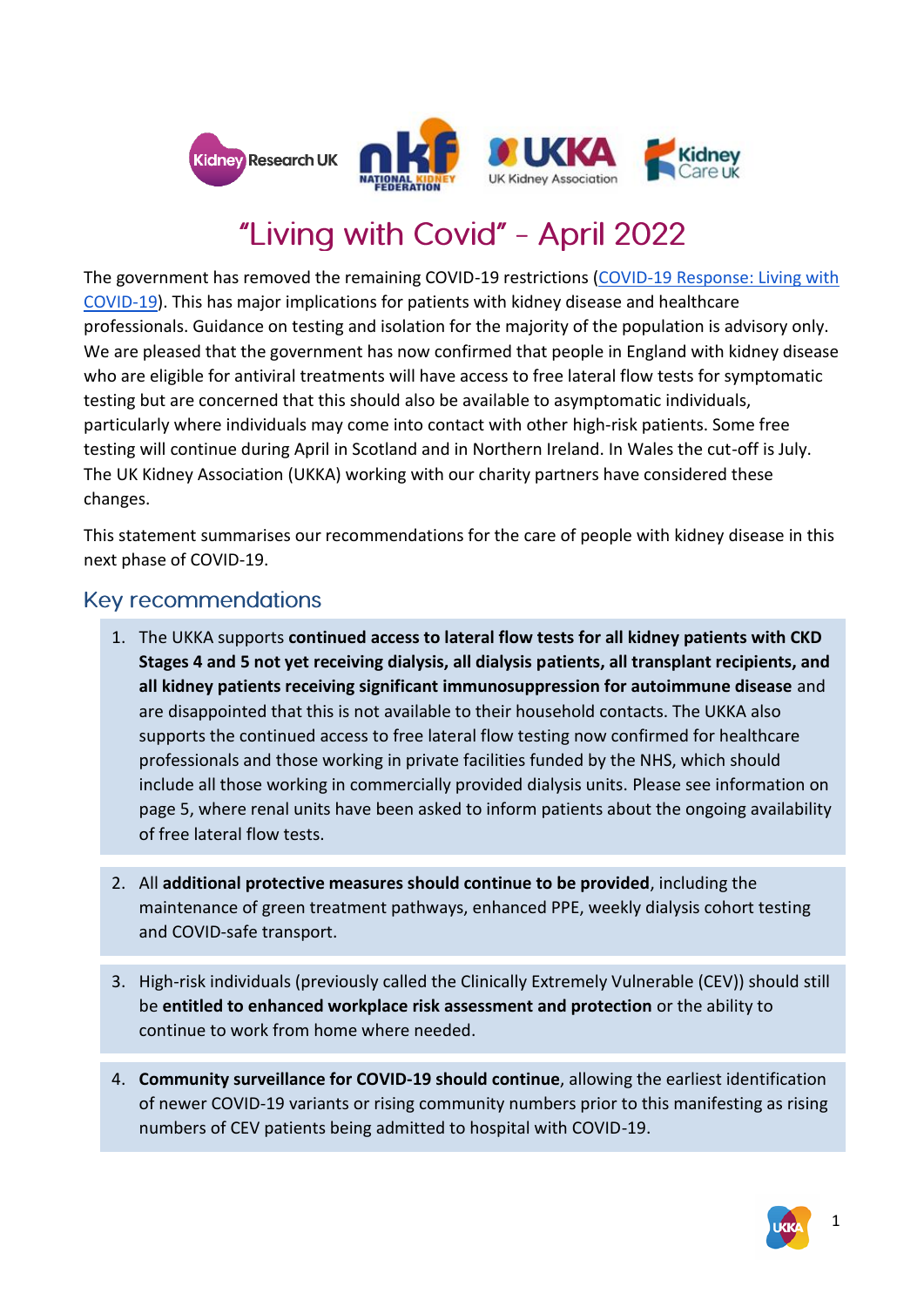- 5. **Monitoring and reporting of COVID positive cases should continue** together with identification of patients not fully vaccinated for COVID, both via linkage with NHSE's vaccination database. **Enhanced access to linked data should continue**, enabling critical research questions related to COVID-19 among patients with kidney disease to be addressed.
- 6. **Complete vaccination of all kidney patients** with ongoing education and support to optimise levels of vaccination. Ongoing efforts to support those less likely to have received full vaccination such as ethnic minority groups and those from deprived communities should also continue.
- 7. **Free COVID-19 antibody testing after 3 or more COVID-19 vaccines to measure antibody responder status should be available to the following groups** of patients:
	- a. received B cell depletion therapies or equivalent
	- b. received a kidney transplant
	- c. received significant immunosuppression for autoimmune kidney disease (see The [Green Book Ch 14a, Box 1 pp25-6\)](https://assets.publishing.service.gov.uk/government/uploads/system/uploads/attachment_data/file/1057798/Greenbook-chapter-14a-28Feb22.pdf)
	- d. receiving dialysis treatment
	- e. with Chronic Kidney Disease Stage 4 or 5
- 8. Patients who have no or a low antibody response **should be considered for priority access to preventative antibodies**. All high-risk kidney groups should have continued access to priority treatments if they contract the COVID-19 virus. Given the uncertainty about the level of real protective immunity relating to the generation of an antibody titre in this population, **these patients should be prioritised for ongoing studies** to understand this further. Until further research is completed even those who raise an antibody titre after vaccination should not be assumed to have achieved adequate protection.
- 9. Patients who have an initial antibody response following COVID-19 vaccination should have access to **further antibody testing at 3 monthly intervals** to allow identification of any waning of antibody levels.

# **Background**

## **The current situation for the general public**

Omicron is now the dominant COVID-19 variant. This variant is associated with less hospitalisation, morbidity and mortality in general than with previous variants, although there are still substantial numbers of new infections, hospitalisations, and deaths being reported. Vaccination has been a great success at a population level and has been the major factor in the much better outcomes in the past 9 months. As a result, and mindful of the need to repair the economic damage caused by the pandemic, the government in England is introducing the following relaxations to COVID restrictions.

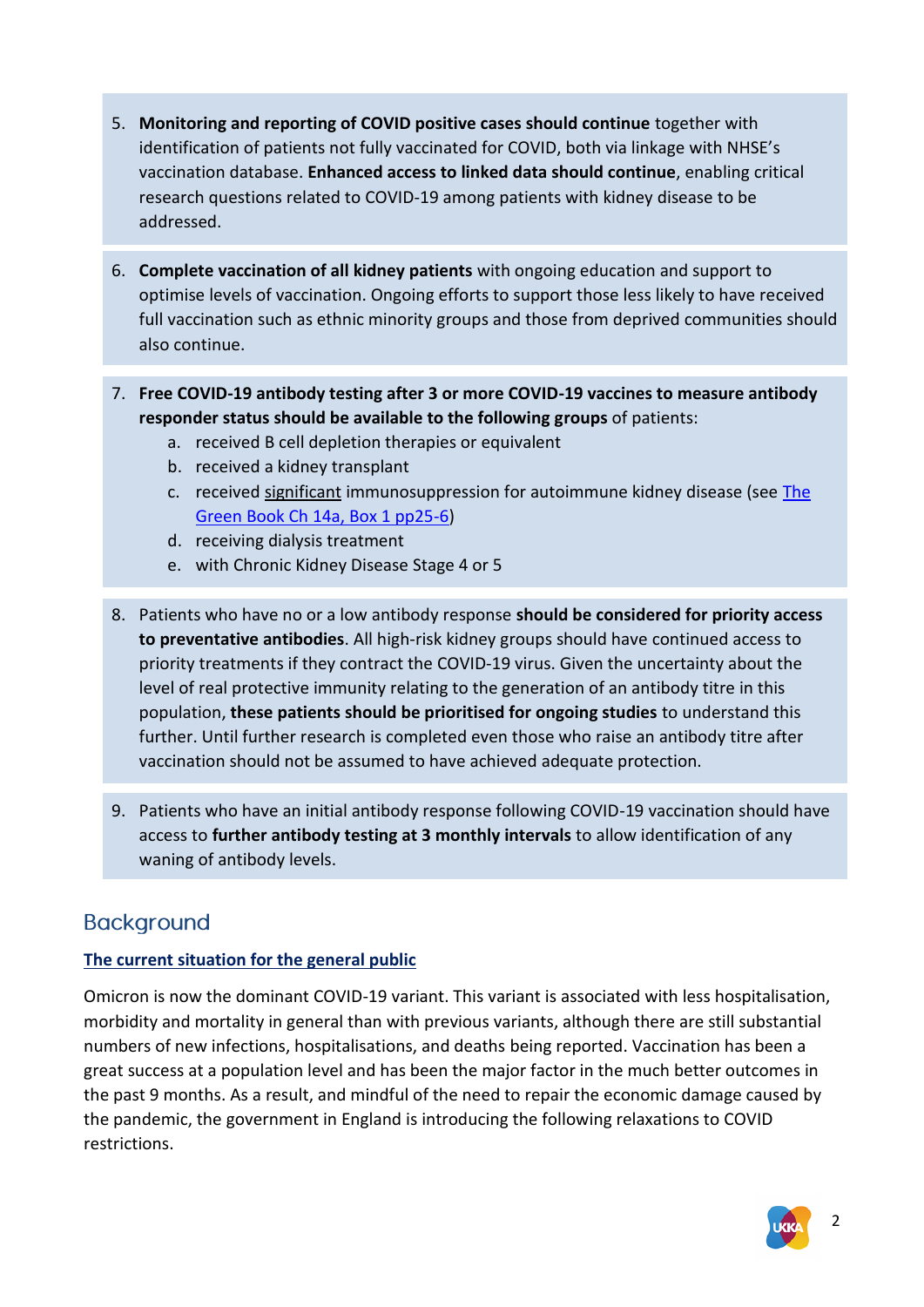(i) The removal of the legal requirement to self-isolate following a positive test (but they still advise people to do so)

(ii) No requirement for fully vaccinated contacts to test daily and no further requirement for close contacts who are not fully vaccinated to self-isolate

(v) The ending of self-isolation support payments and national funding for practical support

(vii) Health and safety recommendations for employers to risk assess for COVID-19 removed from April 1

(vi) Free testing for the general public has ended. Free testing for symptomatic at-risk groups including kidney patients will be made available.

It is not known what advice will be given for testing for NHS staff including those looking after clinically extremely vulnerable patients. It appears that NHS hospitals are continuing their current pathways and protocols whilst awaiting further guidance.

Guidance may vary slightly across the devolved nations so please see the following links for specific details in Scotland, Wales, and Northern Ireland:

Wales:<https://gov.wales/coronavirus> Scotland:<https://www.gov.scot/coronavirus-covid-19/> Northern Ireland:<https://www.nidirect.gov.uk/campaigns/coronavirus-covid-19>

## **The current situation for kidney patients**

At present, most groups at the highest risk (previously labelled the clinically extremely vulnerable) have been advised to follow similar guidance to the general public.

**The UKKA and its charity partners remain very concerned about the implications of these changes.** There is no information in the public domain to show that the impact of these changes has been modelled for high-risk patients. There is no information to allow an appropriate risk assessment.

Repeated data sets collected by the UK Renal Registry, OpenSAFELY and NHS Blood and Transplant have shown that **kidney patients remain disproportionately vulnerable to COVID-19 with a greater chance of ITU admission and of death** than many other subgroups of patients. This is not publicly understood. However, this is the case despite the tendency of the current variant to cause upper respiratory rather than lower respiratory tract infections, good uptake of early COVID-19 vaccinations, and the increasing availability of treatments.

The most recent UKRR data shows that at time of writing **around one in 30 patients fulfilling the criteria for UKRR reporting died within 28 days of diagnosis of COVID-19**. This is a substantial and ongoing mortality risk.

What is not yet clear is what proportion of these patients

● died from COVID-19 as opposed to having an incidental COVID-19 test

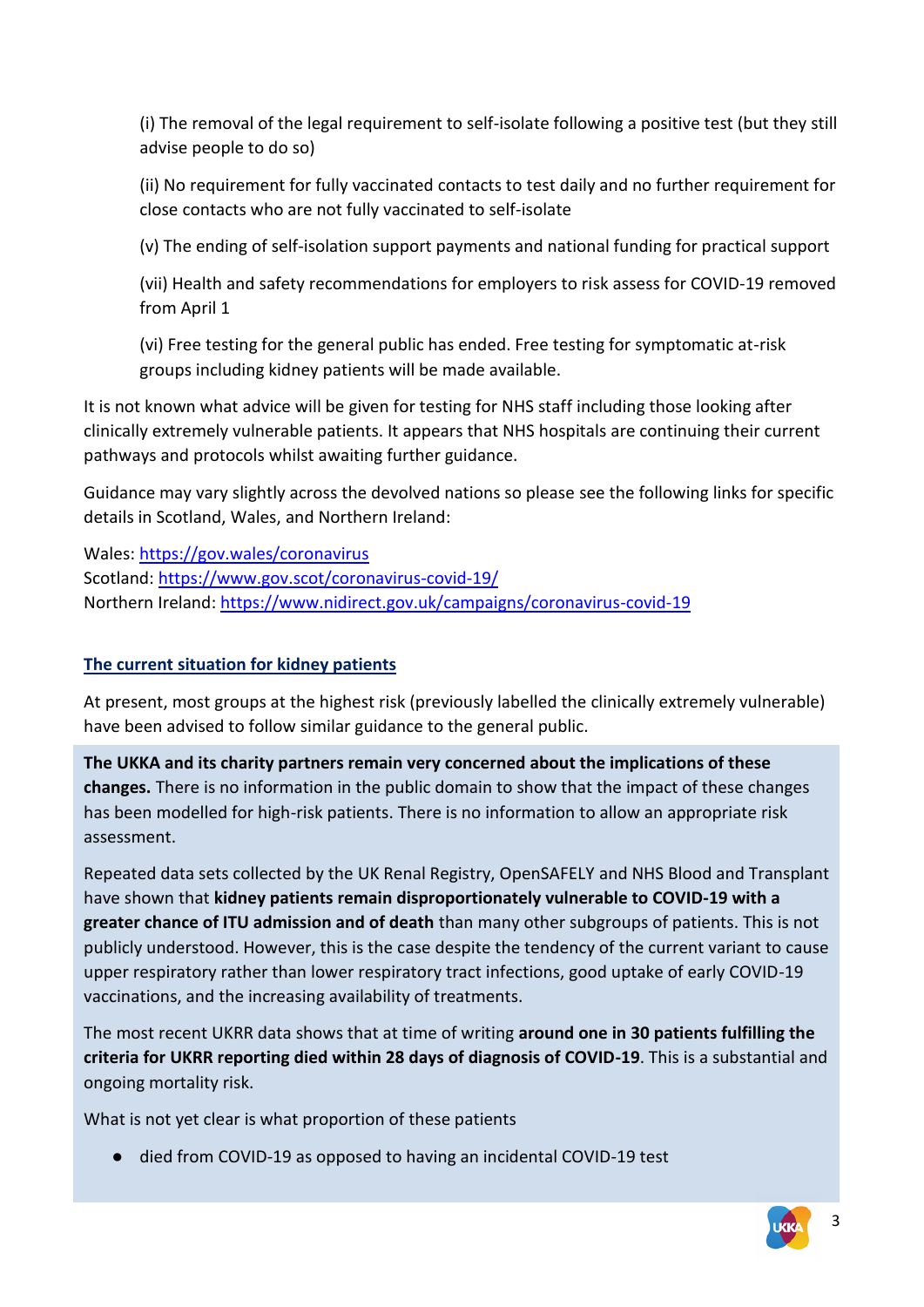● were unvaccinated

#### **Transplant and other immunosuppressed patients**

Those with a kidney transplant were identified early in the pandemic as very high risk for poor outcomes after COVID-19 infection. The need to come to hospital clinics for regular monitoring or to be admitted to multiple occupancy wards for transplantation or subsequent procedures put them especially at risk. Those who have received B-cell depleting therapies such as rituximab and cyclophosphamide for autoimmune renal disease also remain a very vulnerable group.

#### **Haemodialysis patients**

#### In centre haemodialysis (ICHD) patients

Kidney patients who receive thrice weekly centre-based haemodialysis in units containing multiple patients are unable to self-isolate. These patients are also at a disproportionate risk of cross infection. We advise that the current guidance of using protective practices is followed until there is clarity, following which we will issue more guidance. It has been stated that the NHS will continue to receive PPE for COVID-19 for the next 12 months.

The KQuIP COVID-19 haemodialysis patient safety working group has made recommendations on best practice to minimise the risk of transmission which can be accesse[d](https://ukkidney.org/health-professionals/covid-19/ukka-resources) [here.](https://ukkidney.org/sites/renal.org/files/Recommendations%20to%20minimise%20risk%20of%20transmission%20of%20COVID-19%20in%20UK%20adult%20haemodialysis%20units%2014th%20January%202022.pdf) These recommendations remain unchanged until we have further information on the current risk to ICHD patients and include:

- 1. Ensuring that all dialysis patients have now had their booster vaccines and that those who are currently or recently immunosuppressed receive additional doses according to JCVI guidance
- 2. Where possible patients should continue to wear a fluid resistant surgical facemask type IIR
- 3. Maintain social distancing of >2 metres
- 4. Provision of COVID-safe transport
- 5. Weekly SARS-CoV-2 PCR test for all patients to facilitate early detection and isolation of asymptomatic cases.

#### **The UKKA recommends that:**

All additional protective measures including the maintenance of green treatment pathways, enhanced PPE, weekly dialysis cohort testing, and COVID-safe transport **should continue to be provided despite the lifting of restrictions**. These recommendations should be facilitated in both NHS and commercially provided dialysis units.

#### **The impact of changes to free lateral flow tests and mandatory COVID-19 isolation**

The change in requirements for testing and isolation in the general population will lead to underrecording of infections and therefore a delay in recognition of the impact of infections until

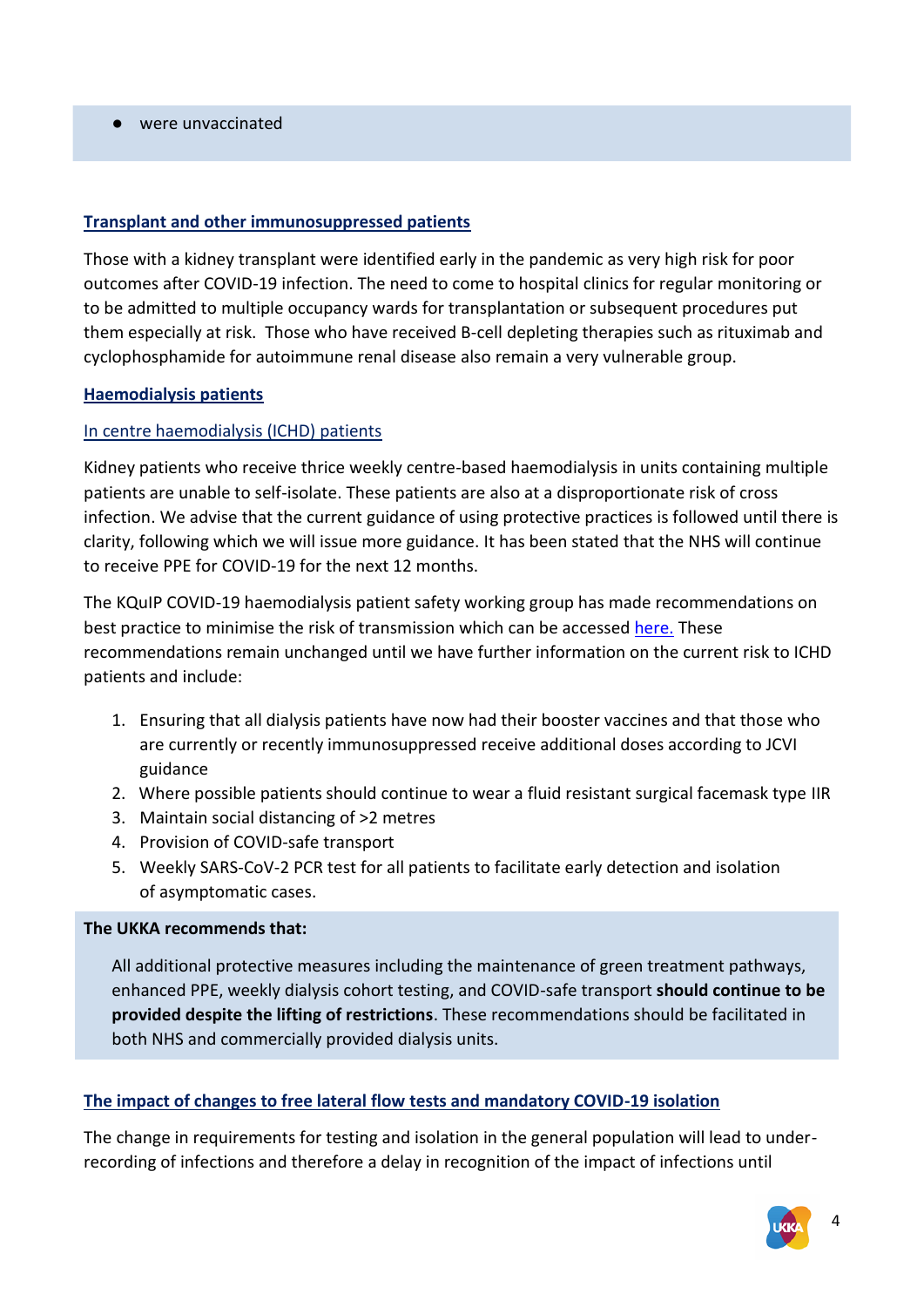hospitalisation and mortality data accrues. This will have the largest impact on the clinically extremely vulnerable.

The next COVID-19 variant may or may not cause more severe disease than Omicron and there are many uncertainties. A careful and considered approach is needed to protect those patients who have been and remain at highest risk from COVID-19. This requires an evidence-based approach focused on support for kidney and other high-risk patients both in care systems and in wider society.

#### **The UKKA recommends that:**

Community surveillance for COVID-19 to continue, allowing the earliest identification of newer COVID-19 variants or rising community numbers prior to this manifesting as rising numbers of CEV patients being admitted to hospital with COVID 19.

#### **The UKKA supports the most recent government guidance that:**

All kidney patients with CKD 4 and 5 not yet receiving dialysis, all dialysis patients, all transplant recipients and all kidney patients receiving significant immunosuppression for autoimmune disease **will continue to have access to free lateral flow tests** for COVID-19. Only rapidly available lateral flow testing of kidney patients will allow timely access to extended therapies within the treatment window. The UKKA also **recommends availability of free lateral flow testing to household contacts** to assist timely protection of vulnerable patients.

Units are asked to note that patients in "at risk" groups will be sent a supply of lateral flow tests automatically that can be used for symptomatic testing. They will then be asked to register a positive lateral flow test at the government site. They will only be able to access extended therapies via this route if the lateral flow test is government provided as opposed to commercially purchased kits. Patients who test positive via a commercially available kit will, however, be able to access extended therapies by contacting their GP or hospital specialist - for full details please see [link to](https://www.england.nhs.uk/coronavirus/documents/letter-to-patients-important-information-about-new-treatments-for-coronavirus/) [this letter](https://www.england.nhs.uk/coronavirus/documents/letter-to-patients-important-information-about-new-treatments-for-coronavirus/) for patients, and [this letter](https://www.england.nhs.uk/coronavirus/wp-content/uploads/sites/52/2021/12/C1614-Changes-to-coronavirus-testing-for-accessing-COVID-19-treatments-for-non-hospitalised-patients-310322.pdf) for general practice. **It has now been confirmed that whilst some kidney patient groups can be identified through existing central lists, renal units will be asked to inform other at risk groups directly as per the [attached link and template letter.](https://www.england.nhs.uk/coronavirus/wp-content/uploads/sites/52/2021/12/C1613-Action-to-take-contact-your-highest-risk-patients-about-using-lateral-flow-tests-to-access-COVID-19-trea-1.pdf)**

# Vaccination

The COVID-19 vaccination programme has been a great success for the first 2 doses but there has been variable pick up on subsequent doses (due to mixed messaging and challenges with access and IT). Despite vaccination, relatively few kidney patients feel confident and able to enjoy a greater level of freedom without more certainty as to their level of viral protection. In addition, a significant number of kidney patients, **especially those with renal transplants and those who have received B-cell depleting therapies,** do not appear to mount a response to vaccination even after four vaccine doses, whilst many more mount a suboptimal response compared with control subjects who do not have kidney disease.

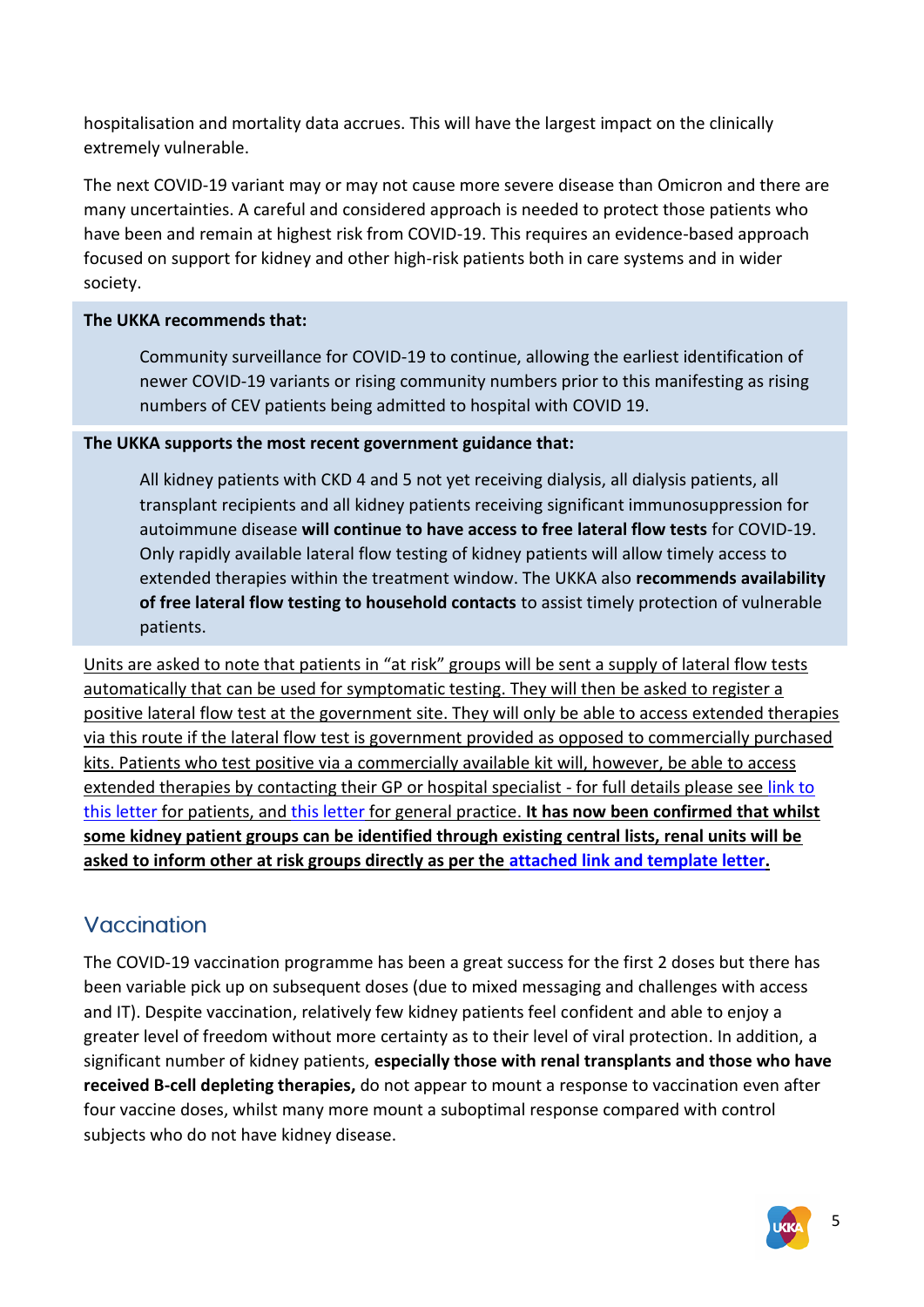The poor antibody response in post-transplant patients raises questions about both their level of protection and whether protection may be shorter lived than for the general population. Strategies are therefore required to: identify which patients have suboptimal responses; define the length of the response following vaccination to inform the timing of further vaccination; and evaluate whether there is any value in continuing to vaccinate if there is no response after four vaccines.

JCVI have recommended a further vaccine at 3- 6 months (described as a Spring booster) for the following groups:

- patients who are over the age of 75
- care home residents in a care home
- patients over the age of 12 years who are immunosuppressed, which includes kidney transplant patients and kidney patients receiving significant immunosuppression

For older patients this will be a 4th vaccine whereas for immunosuppressed patients this will be a 5th vaccine, assuming that they have received all previous vaccination doses as recommended. The detailed explanation and criteria for this can be read o[n page 28, chapter 14a of the Green Book.](https://assets.publishing.service.gov.uk/government/uploads/system/uploads/attachment_data/file/1057798/Greenbook-chapter-14a-28Feb22.pdf)

A priority for renal services is to ensure that all patients are fully vaccinated as per JCVI guidance. **Units should not assume that patients are being informed as we continue to hear of patients who are eligible who are not being contacted about vaccination**. This is also true of the Spring booster vaccine dose where full details have not yet been released about how these patients will be identified. In addition, **some patients appear to be suffering a degree of vaccine fatigue with lower rates of uptake** for third and fourth COVID vaccines than was achieved for doses 1 and 2. It is of concern that there are lower rates of vaccination in some ethnic minority and deprived communities who also show the highest rates of kidney disease.

The vaccination schedule for kidney patients is nuanced. Clinics may include patients with several different vaccination schedules and needs. Ensuring this is supported alongside providing a speciality opinion is challenging especially against a background of conflicting public messaging suggesting the pandemic is subsiding. The UKKA would welcome further engagement with the JCVI and the DHSC to advocate for neglected populations, to ensure that official guidance can be operationalised and to help communicate their decisions and guidance directly to all "at risk" kidney populations.

We await further data following the omicron variant and will continue to lobby the JCVI to ensure optimal protection for all vulnerable kidney patients.

#### **The UKKA recommends that:**

**Monitoring and reporting of COVID positive cases should continue**, together with the identification of patients not fully vaccinated for COVID, both via linkage with NHSE's vaccination database. **Enhanced access to linked data should continue**, enabling critical research questions related to COVID-19 among patients with kidney disease to be addressed.

**Complete vaccination of all kidney patients** with ongoing education and support to optimise levels of vaccination. Ongoing efforts to **support those less likely to have received** 

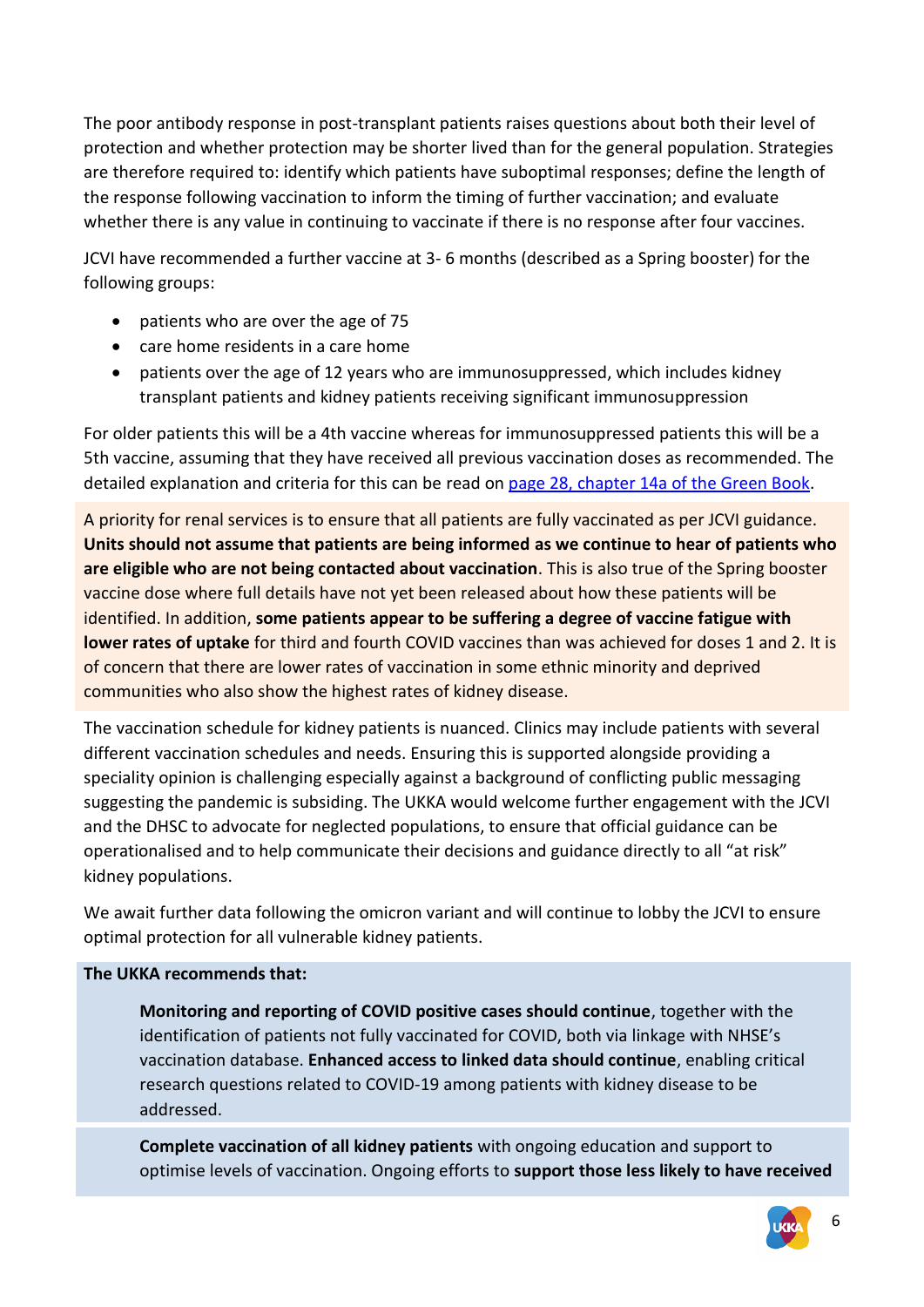**full vaccination** such as ethnic minority groups and those from deprived communities should also continue.

# **Treatment for COVID-19**

Newer therapies for COVID 19 such as sotrovimab, molnupiravir and remdesivir are welcomed as is the recognition of kidney patients as a priority group to receive such therapies; this comprises all patients with CKD Stage 4 or 5; all patients undergoing renal replacement therapy; all patients receiving significant immunosuppression and all patients with a kidney transplant.

However, these therapies are all designed to treat disease after it has been acquired and are untested at preventing its acquisition. The criteria for treatments have not changed in this period and the pathways to ensure that patients can access treatment where indicated should now be established.

The potential development of newer variants could also render any of these therapies less effective with time.

Newer therapies such as the long-acting antibodies intended for pre-exposure prophylaxis offer the hope of protective therapy but are likely to be in limited supply following recent MHRA approval.

#### **The UKKA therefore recommends that:**

Kidney patients and other vulnerable groups **have access to universal free antibody testing** to allow assessment of response to vaccination. Those who have no or low-level antibody response remain at risk and should be **considered for prioritisation for the long-acting antibody treatments**. Such testing would also allow those with good levels of antibody postvaccination and/or prior infection to help guide their decisions around the level of risk that they are willing to accept with a greater degree of confidence. However, given the uncertainty about the level of real protective immunity relating to the generation of an antibody titre in this population, **kidney patients should be prioritised for ongoing studies** to understand this further. Until further research is completed even those who raise an antibody titre after vaccination should not be assumed to have achieved adequate protection.

Patients who have an initial antibody response following COVID-19 vaccination should have access to **further antibody testing at 3 monthly intervals** to allow identification of any waning of antibody levels.

## **Further information**

[UKKA COVID](https://ukkidney.org/health-professionals/covid-19/ukka-resources) resources [Kidney Care UK COVID](https://www.kidneycareuk.org/news-and-campaigns/news/coronavirus-covid-19-guidance-people-kidney-disease/) resources [Kidney Research UK COVID](https://www.kidneyresearchuk.org/kidney-health-information/coronavirus-and-kidney-disease/) resources



7